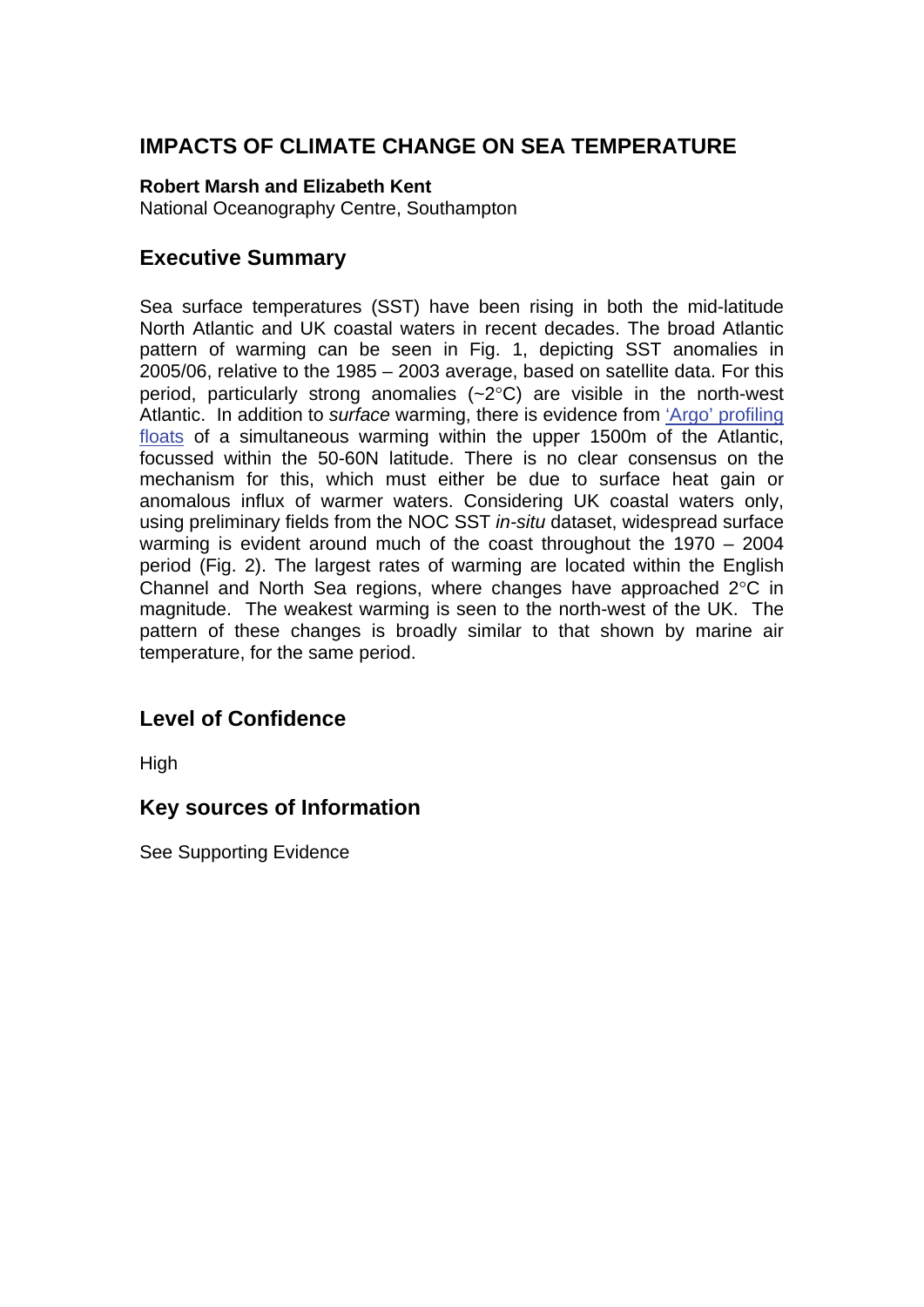# **Supporting Evidence**

Measurements of SST are obtained from many different sources. While ocean-based instruments provide the ultimate "ground truth", satellite-based sensors observe SST in almost real time. The NOAA/NASA Pathfinder SST product (see <http://podaac.jpl.nasa.gov/sst/>) provides high-resolution datasets from 1985 to 2004 and we can supplement these with data from the Advanced Microwave Scanning Radiometer (AMSR-E), a passive microwave instrument providing SST observations through non-raining cloud (see <http://www.remss.com/amsr>). To comment on the large-scale Atlantic changes, we also use output from a simulation of the Ocean Circulation and Climate Advanced Model [\(OCCAM,](http://www.mccip.org.uk/arc/glossary.htm) see Marsh *et al.,* 2005). In addition to satellite and model datasets, blended and ship-based SST products are also available. The NOC dataset, used to comment on UK coastal changes, is derived from [Voluntary Observing Ship](http://www.mccip.org.uk/arc/glossary.htm) reports in the International Comprehensive Ocean-Atmosphere Data Set (ICOADS, Worley *et al.,* 2005), on a global 1° x 1° grid at daily time intervals up to the end of 2004 (Kent and Berry, 2005). Combined satellite and non-satellite based data are also collated and updated monthly, in the form of HadISST (see [http://www.hadobs.org/\)](http://www.hadobs.org/). This dataset is widely used in climate studies. Monthly SST anomalies in the OCCAM, [AMSR-E](http://www.mccip.org.uk/arc/glossary.htm) and NOC data reported here are in general significantly correlated with [HadISST \(](http://www.mccip.org.uk/arc/glossary.htm)Marsh *et al.,* 2006).

Compared to other oceans, the Atlantic sector appears to be warming the most dramatically, accounting for 53% of World Ocean warming from 1955- 98. Most warming has occurred in the upper 700m in the North Atlantic (Levitus *et al.*, 2005), but this has not been completely linear (for example, up to the early 1970s, some negative heat content anomalies were visible). Nonetheless, the recent heat content anomaly has tended to be positive, and particularly rapid warming since the 1980s is evident, focused over the tropics and mid-latitudes (Marsh *et al.*, 2006). The introduction, in the late 1990s, of 'Argo' floats (see [http://www.argo.ucsd.edu/\)](http://www.argo.ucsd.edu/) has enabled more accurate estimates of ocean heat content, revealing strong warming of the upper 1500 m in the northern North Atlantic (Ivchenko *et al.*, 2006). Attribution of ongoing warming to anthropogenic influence has been established through analysis of climate model experiments (e.g. Pierce *et al.,* 2006), although the precise mechanisms for regional warming are not yet clear. In the Atlantic sector there is evidence that the [meridional overturning circulation \(MOC\)](http://www.mccip.org.uk/arc/glossary.htm) has slowed in the subtropics since the early 1990s (Bryden *et al.*, 2005). This raises the paradox of warming despite reduced oceanic heat transport and has fuelled an enthusiastic debate (e.g. Hirschi *et al.,* 2006; Latif *et al*., 2006; Wunsch and Heimbach, 2006). Long-term changes are also compounded by variations associated with other processes, one particular example being the [North Atlantic Oscillation \(NAO\),](http://www.mccip.org.uk/arc/glossary.htm) which has been shown to impact the structure of heat transport (Brauch and Gerdes, 2005).

**Please acknowledge this document as: Marsh, R. and Kent, E. (2006). Impacts of Climate Change on Sea Temperature in Marine Climate Change Impacts Annual Report Card 2006 (Eds. Buckley, P.J, Dye, S.R. and Baxter, J.M), Online Summary Reports, MCCIP, Lowestoft, [www.mccip.org.uk](http://www.mccip.org.uk/)**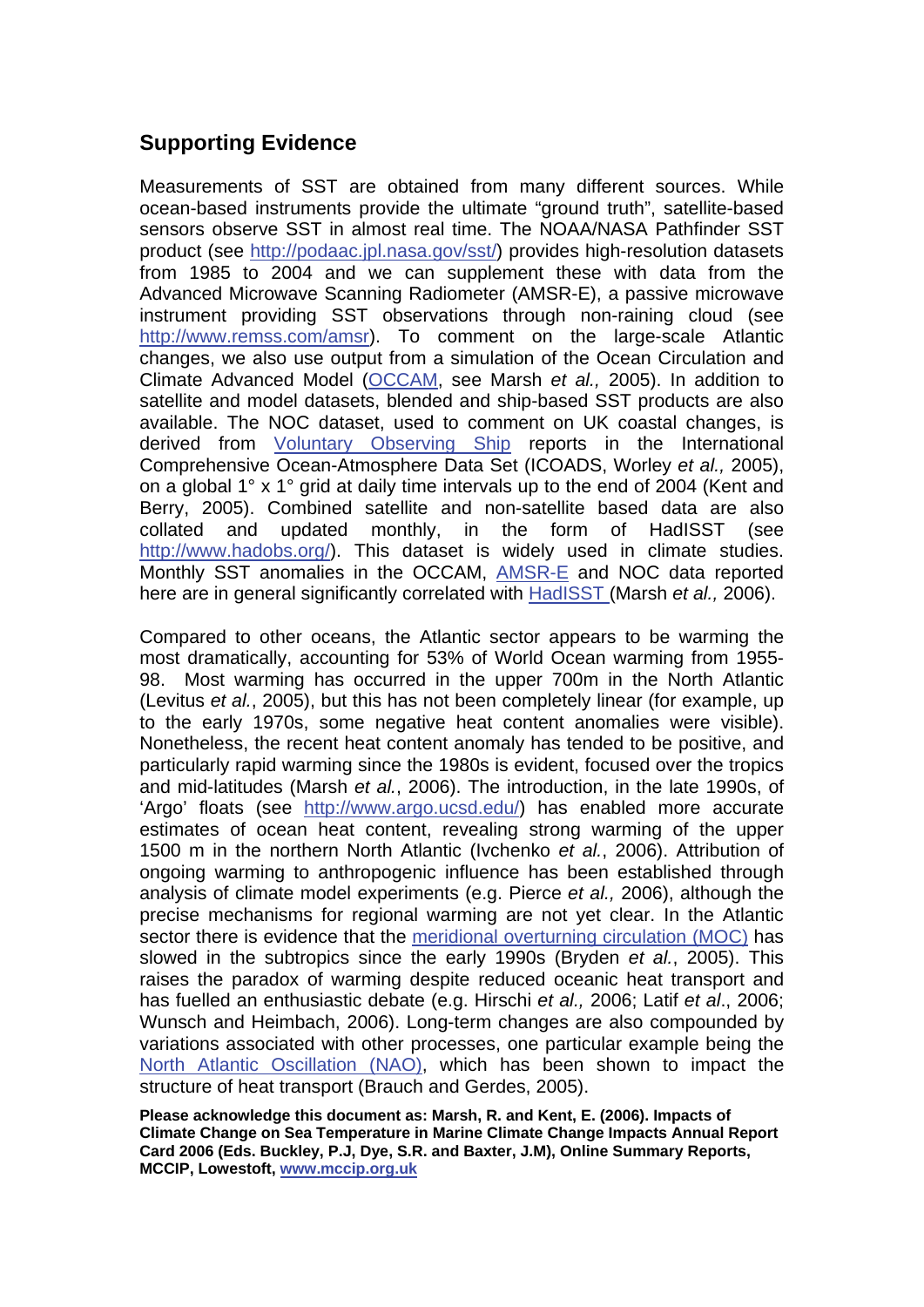# **Figures**



Figure 1. July 2005 – June 2006 averaged SST anomalies in the North Atlantic/Arctic.

Linear trend, January 1970 - December 2004 (degrees per month)



NOC Sea Surface Temperature

Figure 2. 1970 – 2004 linear trends of observed SST within the UK coastal region.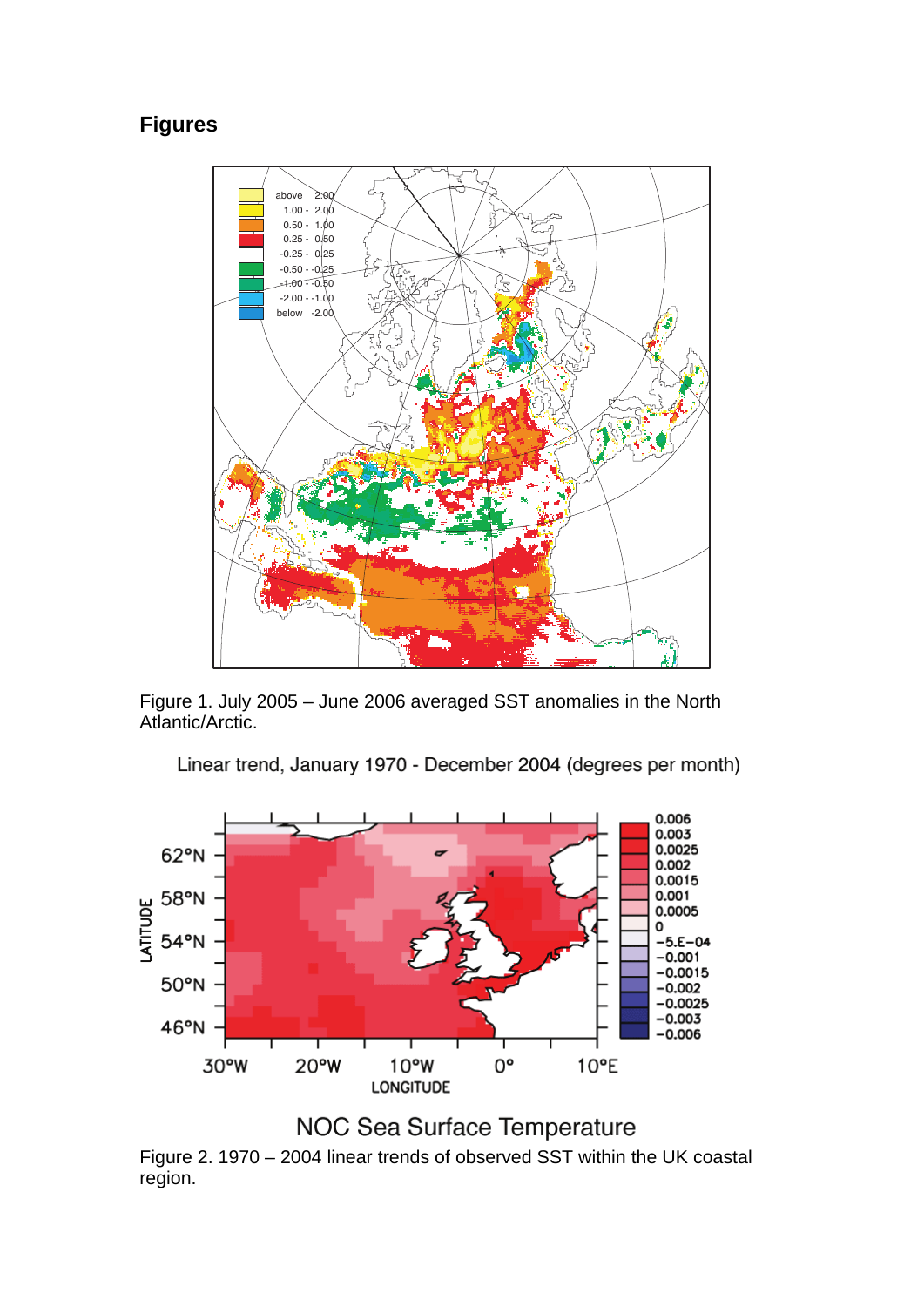### **References**

- Brauch, J. P. and R. Gerdes (2005). Response of the northern North Atlantic and Arctic oceans to a sudden change of the North Atlantic Oscillation. J. Geophys. Res., 110, C11018, doi:10.1029/2004JC002436
- Bryden, H. L., Longworth, H. R., and S. A. Cunningham (2005). Slowing of the Atlantic meridional overturning circulation at 25ºN. Nature, 438, 655-657.
- Hirschi J., Killworth P. D., and J. R. Blundell (2006). Subannual, seasonal and interannual variability of the North Atlantic meridional overturning circulation. Journal of Physical Oceanography, submitted.
- Ivchenko, V. O., Wells, N. C., and D. L. Aleynik (2006). Anomaly of heat content in the northern Atlantic in the last 7 years: is the ocean warming or cooling? In Press.
- Kent, E.C. and Berry, D.I. (2005). ICOADS Data Quality Version 1, Unpublished document, available at: [http://www.noc.soton.ac.uk/JRD/MET/noindex/JGS/icoads\\_quality\\_v1.pd](http://www.noc.soton.ac.uk/JRD/MET/noindex/JGS/icoads_quality_v1.pdf) [f](http://www.noc.soton.ac.uk/JRD/MET/noindex/JGS/icoads_quality_v1.pdf)
- Latif, M., et al. (2006). Is the thermohaline circulation changing? J. Climate, in press.
- Levitus, S., Antonov, J. I., and T. P. Boyer (2005). Warming of the World Ocean, 1955-2003. Geophys. Res. Lett., 32, L02604, doi:10.1029/2004GL021592.
- Marsh, R., de Cuevas, B. A., Coward, A. C., Nurser, A. J. G., and S. A. Josey (2005). Water mass transformation in the North Atlantic over 1985-2002 simulated in an eddy-permitting model. Ocean Science, 1, 127-144.
- Marsh, R., Josey, S. A., de Cuevas, B. A., Redbourn, L. J., and G. D. Quartly (2006). Recent warming of the North Atlantic and the role of ocean heat transport. Journal of Geophysical Research (Oceans), submitted.
- Pierce D. W., Barnett, T. P., AchutaRao, K. M., Gleckler, P. J., Gregory, J. M., and W. M. Washington (2006). Anthropogenic warming of the oceans: Observations and model results. J. Climate. 19, 1873–1900.